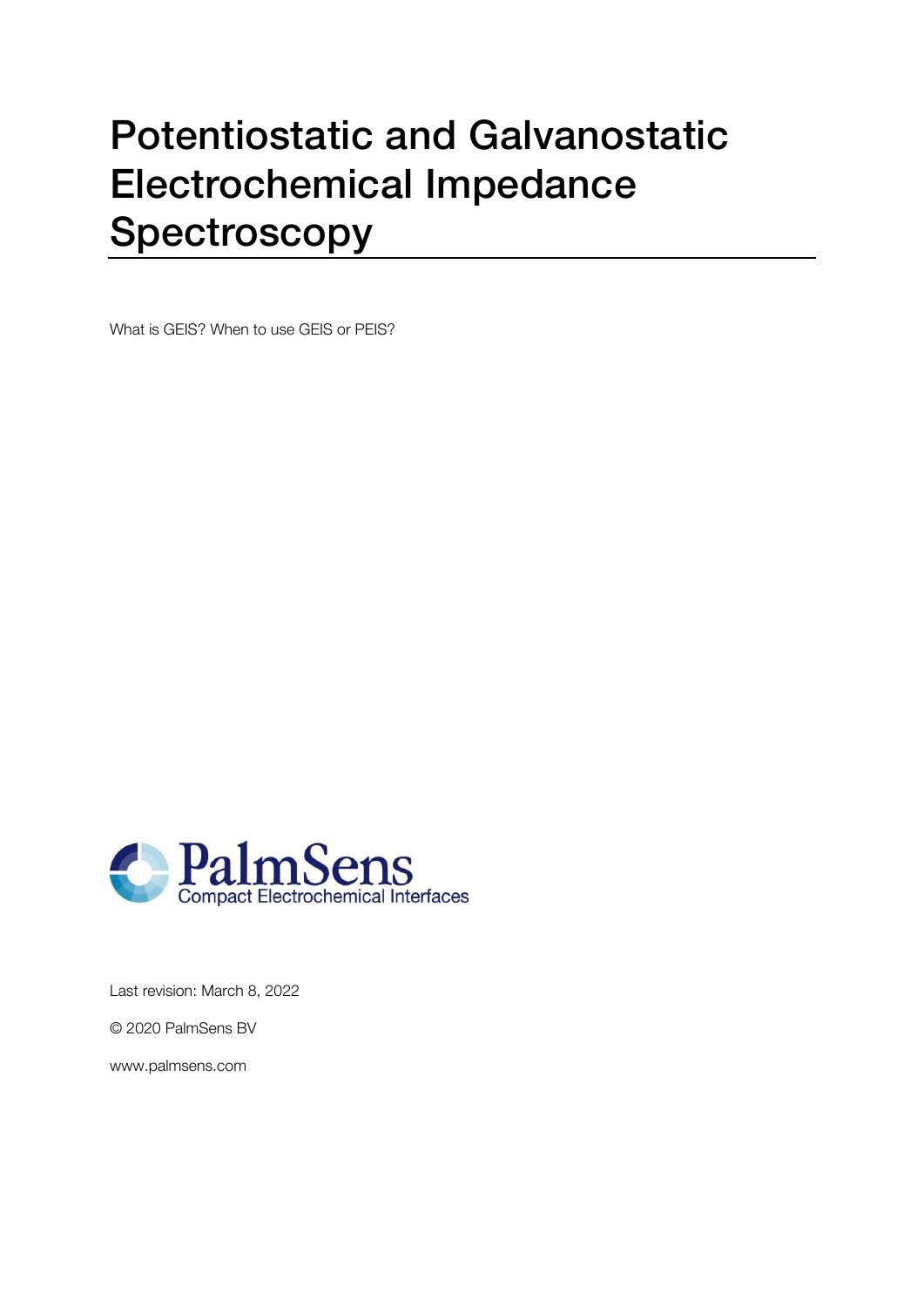## 1 Electrochemical Impedance Spectroscopy

In the last years the popularity of Electrochemical Impedance Spectroscopy (EIS) has experienced a steep increase. One reason for that is that devices capable of EIS became more affordable and more available on the market. Another reason is that many researchers have discovered the versatile opportunities EIS offers for their research projects.

EIS is a non-destructive technique with high sensitivity for interface changes. It is useful for corrosion research, label free detection methods, battery research and many other applications.

In this application note the differences between EIS in potentiostatic (PEIS) and galvanostatic (GEIS) mode will be elaborated.

#### 1.1 Basics of EIS

Resistance is in an electronics context a well-known concept. While the term resistance is used during direct current (dc), i.e. constant applied potentials and currents, impedance is used for the same phenomenon during alternating current (ac), i.e. sine wave shaped potentials and currents. Studying the impedance of an electrochemical system delivers information about the interface in a nondestructive way, because the average of a sine wave is zero.

The measurement setup is a regular electrochemical cell and a potentiostat capable of EIS. A sine wave shaped potential or current is applied to the working electrode and the response, a current or potential, is measured. A requirement is that the response needs to be a sine wave as well. This means the current and potential must have a linear relationship. Additionally the system needs to be in a steady state compared to the time scale of the measurement.

With the sine waves of potential and current the total impedance Z and the phase shift  $\phi$  is calculated. Impedance is complex number and in polar coordinates  $Z$  is the radius and  $\phi$  the angle. To express a complex number in cartesian coordinates it needs to be split in its real and imaginary part. This is the same basic concept used for any other complex number. Thus from  $Z$  and  $\phi$  the real part  $Z'$  and the imaginary part Z'' of the impedance can be calculated.

This procedure is repeated for multiple sine waves with different frequencies. This way a whole spectrum for the impedance values is recorded.

The impedance spectrum is plotted in different ways, but the most common are the Bode plot (lg Z and  $\phi$ ) vs lg f) and the Nyquist plot (-Z'' vs Z').

If the interface or the interaction between a redox probe and the interface change, the spectrum changes its shape and the values. This makes it easy to identify changes, but it is complex to analyze these changes. Usually Equivalent circuit fitting is applied to do so.

#### 1.1.1 Equivalent Circuit Fitting

Even simple electrochemical cells have multiple contributions to the Impedance of a system, for example the double layer capacitance, solution resistance or charge-transfer resistance. Calculating the Impedance for these seems like a very difficult task.

To simplify that task each contribution to the impedance is translated into an electronics component with well-known impedance. All these components are then arranged into a circuit. This circuit should be equivalent to the electrochemical cell considering the impedance spectrum. Even the impedance spectrum of complex equivalent circuits can be simulated by the appropriate software nowadays. Usually, the software performs a fit to find the parameters of the equivalent circuit which will bring the simulation as close to the measured data as possible. Once the simulation is close enough to the measured data, the contribution of each component to the total impedance is known. This way the change of a single property can be monitored by using EIS and a lot of information can be acquired. A more detailed description is available [on our corrosion website.](https://www.palmsenscorrosion.com/knowledgebase/bode-and-nyquist-plot/)

# 2 Potentiostatic Electrochemical Impedance Spectroscopy (PEIS)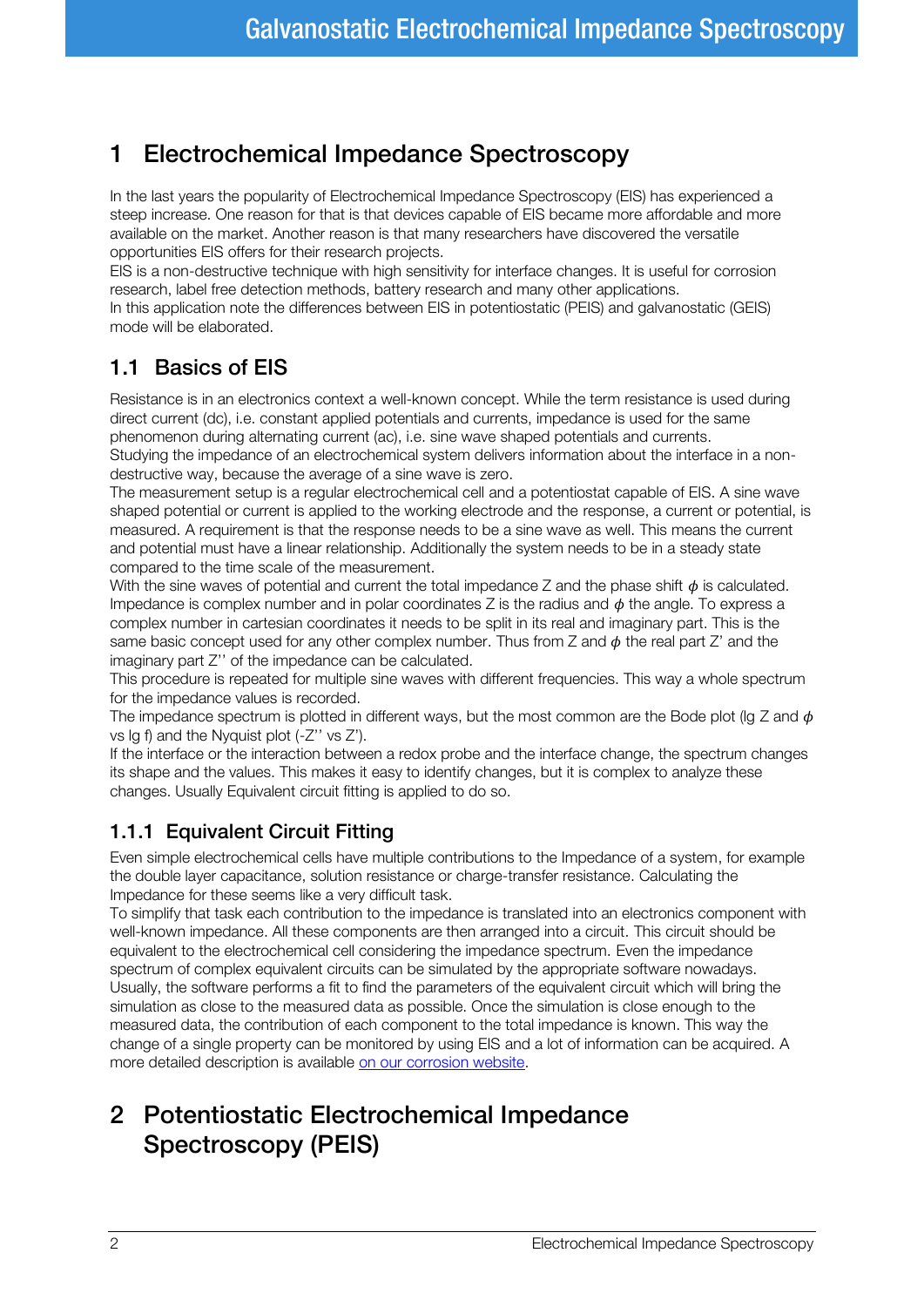Most techniques in electrochemistry are potentiostatic, which means the potential is controlled and the current is measured. For most applications potentiostatic EIS is used. Due to this often EIS is used synonymous with PEIS.

From the previous paragraph it is clear that a sine wave needs to be applied for the EIS measurement. Usually the potential amplitudes applied are between 2 and 25 mV. This means the changes induced to the surface during the measurement are negligible.

During PEIS the potential, which the sine wave is oscillating around, is fixed by the potentiostat. This means also a dc potential is applied.

This potential is usually chosen in a way that the system has an approximately linear response and a very sensitive one. This means the dc potential is close to the redox or formal potential of a redox species. This can be a redox probe in solution or a corroding surface.

In some cases it is useful to work with the open circuit potential (OCP) of the system as the dc potential, for example during corrosion studies.

PEIS is the more common technique, but if a conscious choice between PEIS and GEIS is made, PEIS is preferable for high impedance systems, where a small potential change leads to a small current change. Low impedance systems will respond to low potential excitations with high currents. If you are performing PEIS with a PalmSens4, the current cannot exceed 30 mA and when a Sensit Smart is used the limit is 3 mA. Additional to the instruments limitations it should be considered that high currents could lead to a permanent change of your system. That means PEIS is under these conditions an invasive method.

#### 3 Galvanostatic Electrochemical Impedance Spectroscopy (GEIS)

During GEIS a current sine wave is applied and the resulting potential is measured. Although galvanostatic EIS is not as popular as PEIS it is necessary under certain conditions to record the spectrum with GEIS. One of these conditions is the low-impedance system just mentioned in the previous paragraph.

A low-impedance system will give a strong current response to even small potential changes, which can lead to changes of the system under investigation. During GEIS the current sine wave is controlled. A small amplitude in the range of mA is applied and the potential response is measured. This response will be in the range of mV or  $\mu$ V, which should not be sufficient to induce changes to the electrochemical cell. Another property of GEIS, which can be an advantage or disadvantage, is that it will always be performed around the OCP.

The current sine wave is oscillating around 0 A, which means the state where no current is flowing. The potential of an electrochemical cell with no current flowing is the OCP. Should the OCP of the system change the GEIS measurement will automatically still take place around the new OCP. To achieve the same for a PEIS the OCP needs to be measured between the measurements.

GEIS should be used for a system with low impedance or drifting OCP.

## 4 PEIS and GEIS are equal

If the right parameters are chosen and the system does not have a low impedance, which makes PEIS difficult due to high currents, or a high impedance, which makes GEIS difficult due to low potentials, PEIS and GEIS should deliver the same results. In [Figure 1](#page-3-0) you can see two EIS measurements with our PalmSens dummy cell WE C. This circuit is a simplified Randles Circuit with a 560 Ohm serial resistor and a 10 kOhm resistor parallel with a 33 nF capacitor.

Both techniques provide the same results with the chosen parameters.